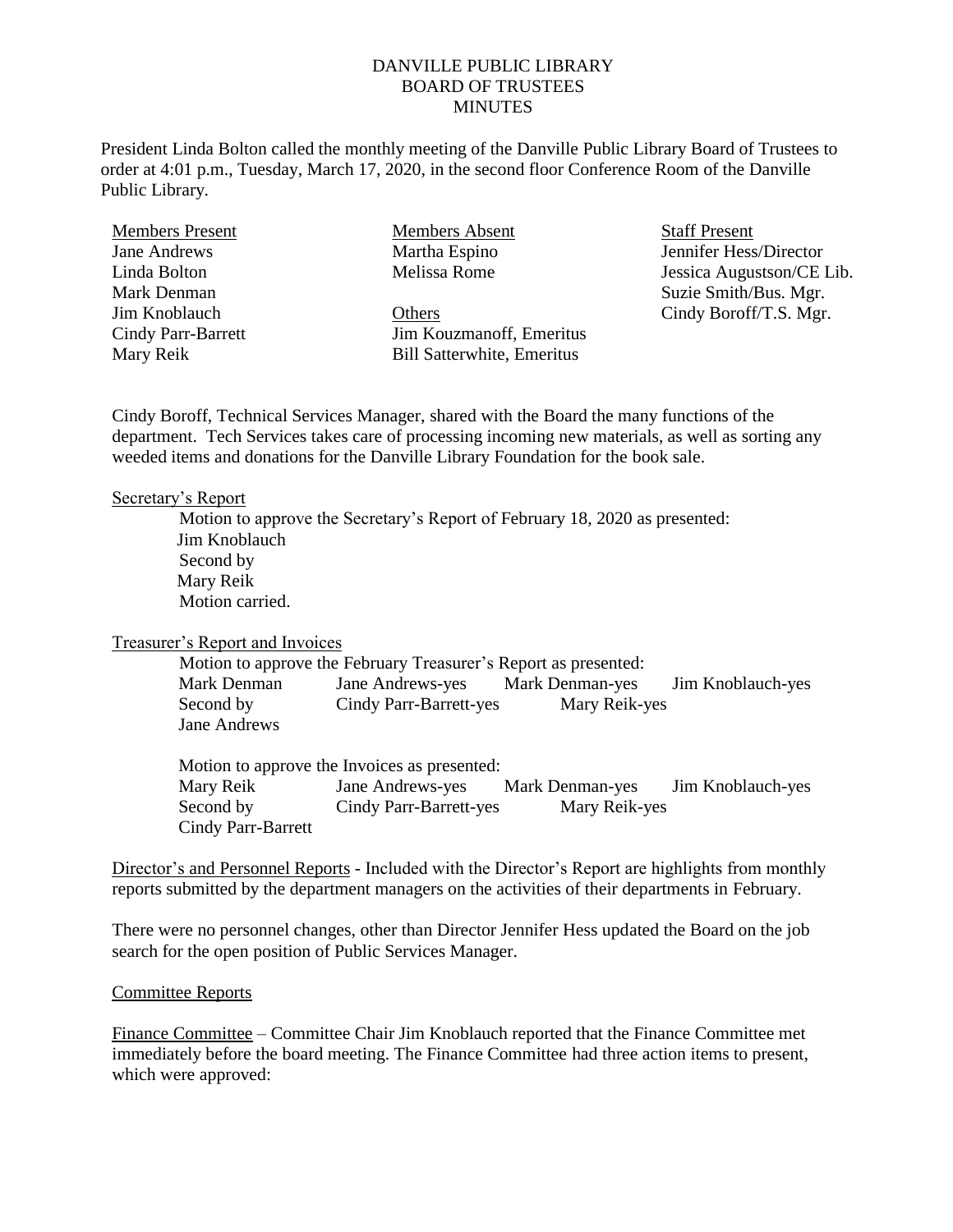Page 2 March 17, 2020 Board Minutes

That the Danville Public Library Board approve the revised budget for fiscal year 2020-2021. Motion to approve as presented:

| $\alpha$ apply as presented. |                        |                 |                   |
|------------------------------|------------------------|-----------------|-------------------|
| Mark Denman                  | Jane Andrews-yes       | Mark Denman-yes | Jim Knoblauch-yes |
| Second by                    | Cindy Parr-Barrett-yes | Mary Reik-yes   |                   |
| Jane Andrews                 |                        |                 |                   |

That the Danville Public Library Board approve the three-year HVAC planned service agreement with Johnson Controls beginning May 1, 2020, in the amount of \$9,250.00 for the first year with 3% increases for the subsequent years with the funds from the Maintenance of Building line item in the General Fund.

Motion to approve as presented:

Cindy Parr-Barrett Jane Andrews-yes Mark Denman-yes Jim Knoblauch-yes Second by Cindy Parr-Barrett-yes Mary Reik-yes Mary Reik

That the Danville Public Library Board approve the from Johnson Controls to perform operational inspection on 33 VAV boxes in the amount of \$3,734.00 with the funds from the Maintenance of Building line item in the General Fund.

Motion to approve as presented:

Jane Andrews Jane Andrews-yes Mark Denman-yes Jim Knoblauch-yes Second by Cindy Parr-Barrett-yes Mary Reik-yes Mark Denman

The Finance Committee's next meeting will be held on Tuesday, April 21, 2020, at 3:45 p. m. in the second floor conference room.

Building Committee – Committee Chair Jim Knoblauch reported that the committee had no action items to present.

The Building Committee's next meeting is Tuesday, April 14, 2020, at 4:15 p.m. in the second floor conference room.

Policy Committee – Committee Chair Cindy Parr-Barrett reported that the committee had no action items to present.

The Policy Committee's next meeting will be held on Tuesday, May 12, 2020, at 4:15 p.m. in the second floor conference room.

Nominating Committee - The Nominating Committee, consisting of board members Melissa Rome and Mary Reik, had one item to present, which was approved. This ad hoc committee is dissolved for the year.

That the following slate of officers be approved for FY 2020-2021: President – Linda Bolton; Vice-President – Mark Denman; Secretary – Jane Andrews; and Treasurer – Jim Knoblauch.

Motion to approve as presented: Cindy Parr-Barrett Second by Mary Reik Motion carried.